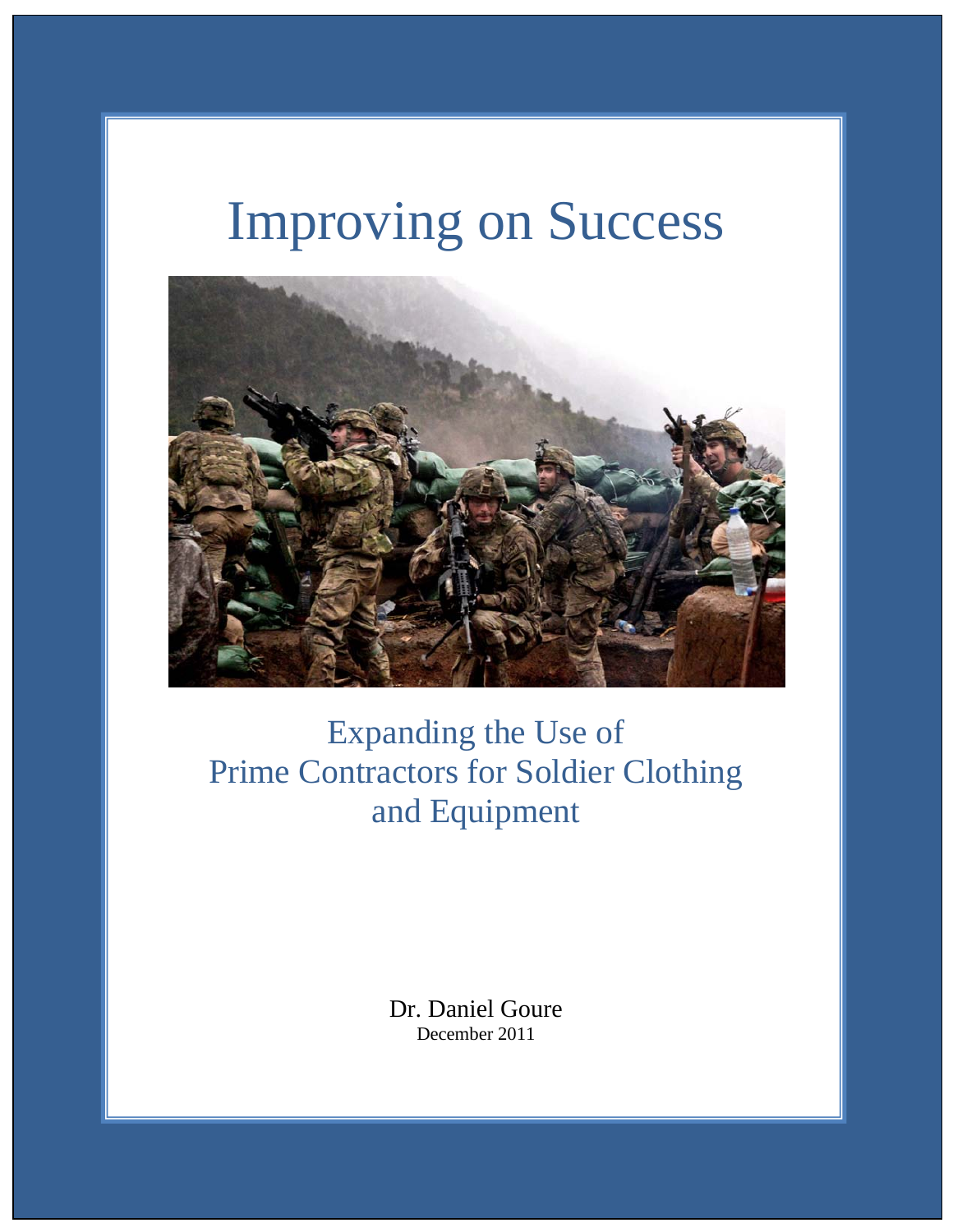### **Executive Summary**

The individual soldier is the U.S. Army's most important and frequently deployed asset. As such it is imperative that the soldier be provided the best clothing and individual equipment. The right clothing is a combat multiplier because it allows U.S. soldiers to operate under conditions that the enemy cannot. When U.S. soldiers deployed to Afghanistan after September 11, 2001 they were confronted by extremes of terrain, altitude, temperature and weather. The lack of infrastructure required extensive dismounted operations, often at high altitudes and in poor weather. U.S. soldiers lacked the appropriate clothing to operate effectively in extremely cold weather and harsh terrain.

The Pentagon was faced with the enormous task of providing the entire Active Component and mobilized reservists with the clothing and individual equipment with which to conduct intensive and protracted operations. This challenge was made all the greater because in many cases the desired clothing and equipment was only available from non-defense commercial vendors. Timing was also a factor. When the Army decided to change the uniform camouflage pattern for forces going to Afghanistan it wanted the first uniforms available in just a few months.

PEO Soldier chose an innovative and, in the view of some, risky, approach. It selected a private sector prime contractor to provide the entire military with the third generation or GEN III Extended Cold Weather Clothing System (ECWCS). This company procured the GEN III ECWCS components, managed the supply chain and ensured that the required number of complete kits were shipped in time to deploying units. The GEN III ECWCS prime contractor successfully managed more than a dozen subcontractors while overseeing the delivery of some 1.8 million sets of clothing.

The prime contractor model was so successful that PEO Soldier used this approach for acquisition of another clothing system, the Fire Resistant Environmental Ensemble (FREE) and for the Modular Sleep System (MSS). By adopting this innovative contracting approach PEO Soldier was able, radically and rapidly, to improve the capabilities available to soldiers in Iraq and Afghanistan. Equally important, the prime contractor model saved money.

The Department of Defense needs to capitalize on the private sector's record of success in procurement and supply chain management. Even as the conflicts in Iraq and Afghanistan wind down, the department should expand the use of this approach as far as is practical. This would ensure a basic supply chain for advanced textiles and clothing items. Also, it would allow for continuation of direct vendor deliveries, save money on warehousing and third-party logistics and enable ongoing improvement/ innovation of parts.

The same contracting model developed for the GEN III and FREE clothing systems could be applied to other soldier subsystems, such as body armor, load carrying systems, helmets, boots and individual communications equipment. In addition, the Defense Logistics Agency Troop Support should leverage industry strengths in supply chain and inventory management when determining which items they will procure/receive/stock/issue and which are better managed by a prime contractor.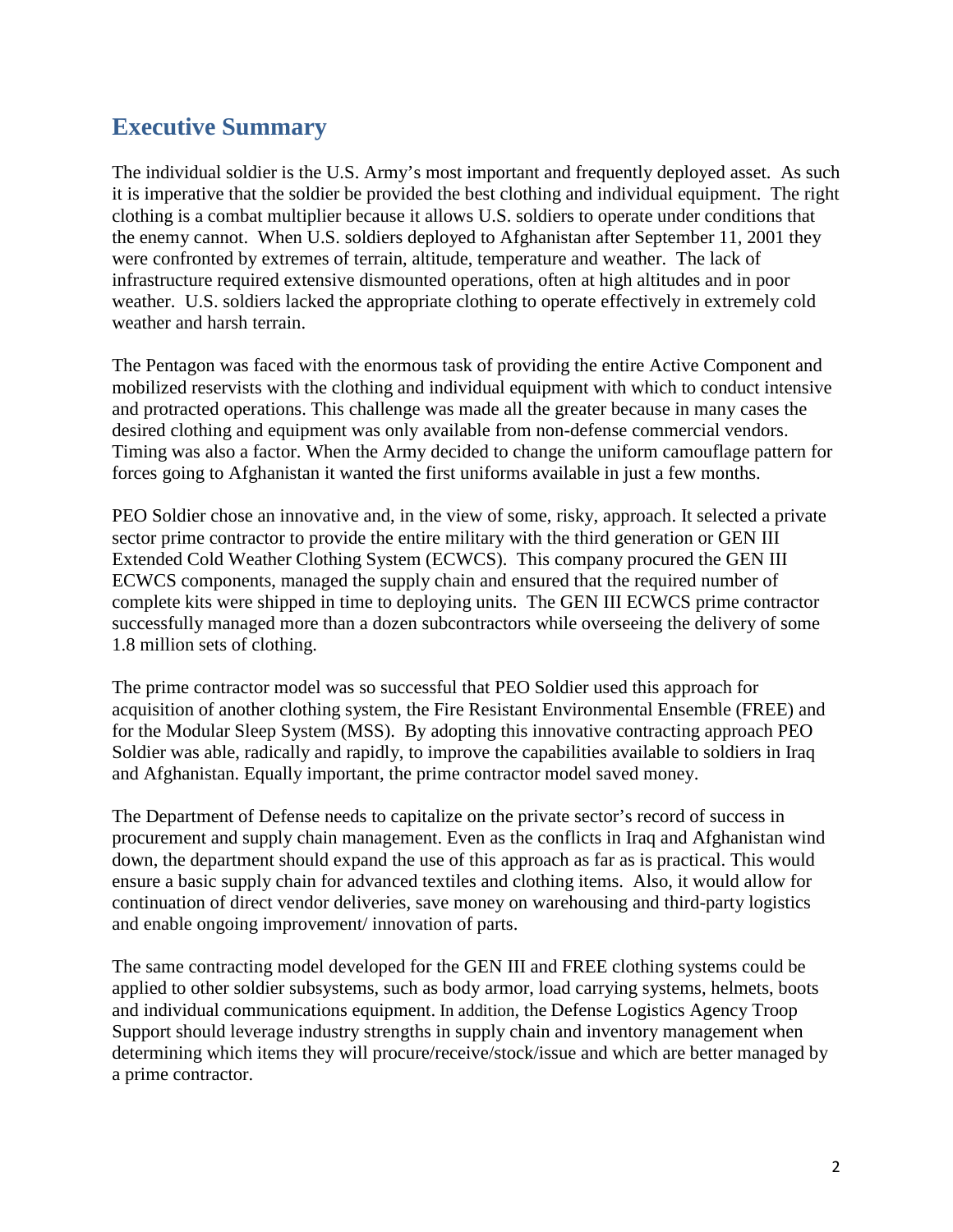# **The Right Clothing and Equipment is a Force Multiplier**

During Operation Mountain Lion I found myself praying for bad weather, the first time in my military career I was actually begging for a cold front to come through. I knew my Soldiers could handle it and the enemy couldn't. ECWCS allowed my men to outlast the enemy on their own terrain. When the enemy was forced out of the mountains due to the bitter cold to take shelter, that's when we got them.

> *Lieutenant Colonel Christopher Cavoli U.S. Army 10th Mountain Division Afghanistan, 2007*

There is an old proverb that starts "for want of a nail" and ends first with the battle and then the kingdom being lost. It suggests that small, seemingly insignificant changes in initial conditions can have big consequences. This statement is particularly true when it comes to combat. However, the obverse of this proverb is also correct, at least when it comes to combat. A relatively simple capability can confer on one side a significant, even decisive, military advantage.

There is no better example of this than the right cold weather clothing. A lack of appropriate clothing for the Russian winter was an important contributing factor to the Wehrmacht's failed offensive in 1941. During the retreat from the Chosin Reservoir in the winter of 1951 following China's intervention in the Korean War, U.S. Marines suffered particularly high rates of cold weather injuries; their opponent, the People's Liberation Army, provided its soldiers with the appropriate winter clothing. When Moscow invaded Afghanistan, Russian soldiers discovered that their standard issue uniform, designed for the European theater, was inadequate to the challenges of that country's weather. The lack of appropriate cold weather clothing limited the ability of Soviet forces to conduct winter operations. The previous times U.S. troops were in winter combat, during World War II and in Korea, 10 percent of all casualties were related to cold weather.

Afghanistan confronts all combatants with extremes of terrain, altitude, temperature and weather. Both U.S. forces and Taliban fighters must endure exhausting heat during the day in lower altitudes and freezing temperatures at night in higher altitudes. In winter, the combination of very low temperatures, heavy snowfalls, high winds and thinner air in the mountains present a significant maneuver challenge, particularly for dismounted forces. These conditions also increase the risk for a range of illnesses including hypothermia, frostbite, dehydration, trench foot and, surprisingly, sunburn.

For U.S. forces in Afghanistan the physical challenges associated with terrain and weather are compounded by the weight of all the equipment that must be carried when dismounted. The combination of heavy loads, high altitudes and extremes of temperature can cause clothing to become saturated with perspiration as well as rapidly exhaust even the fittest soldiers and marines.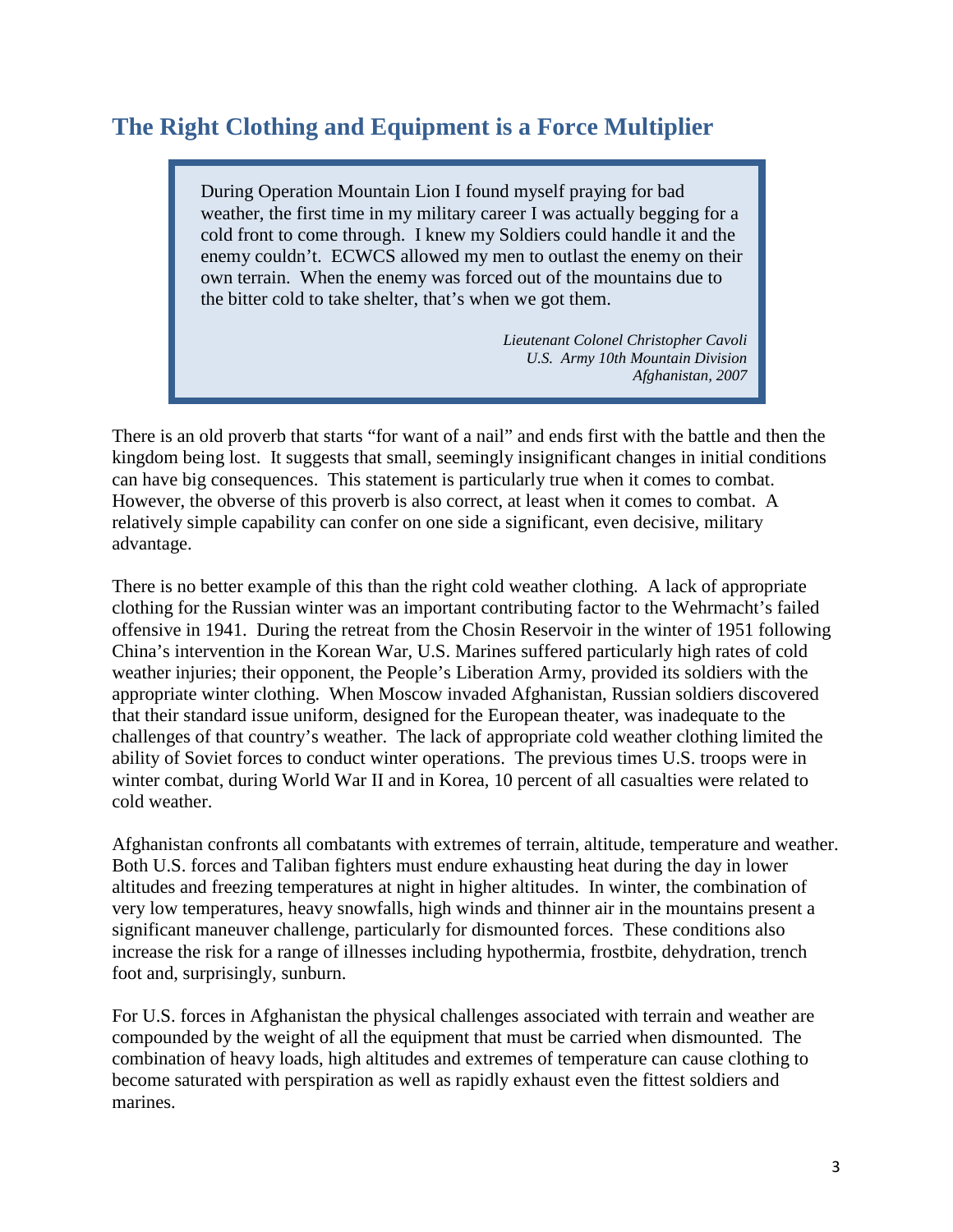In Afghanistan, not only can the right clothing make the difference between health and illness but also between winning and losing the tactical fight. Special Operations Forces have a long history of using inclement weather to achieve surprise. In modern counterinsurgency operations, all U.S. combat forces must be able to do the same. As the citation from Lieutenant Colonel Cavoli makes clear, with the proper cold weather clothing U.S. forces can remain in the field while their adversaries are essentially immobilized. This can be an enormous tactical advantage.

More broadly, the ability to continue operations during harsh weather in Afghanistan has provided coalition forces with a potentially important operational advantage. Over the past several years coalition forces have shifted from a cyclical kinetic campaign based on a set "fighting season" to a continuous year-long effort. As Taliban fighters are forced by the harsh environment to seek shelter, properly equipped coalition forces have continued to conduct critical operations. The only alternative for the Taliban is to remain in the open even as the weather turns harsh and temperatures plummet, thereby risking injury, disablement and even death.

Much attention has been devoted to the positive impact on U.S. operations in Afghanistan of specially designed armored vehicles and unmanned aerial systems. Largely unrecognized, but of equal importance has been equipping the individual soldier and marine with the right clothing and equipment.

#### **Getting the Right Stuff to the Right People at the Right Time**

The conflict in Afghanistan posed many significant challenges to U.S. forces. One of the most serious of these was that country's extremely difficult physical environment consisting of high mountains, extreme winter cold, severe

heat, high winds and dust storms. The lack of infrastructure, dispersal of much of the population in small villages and the presence of long-standing and welldeveloped Taliban hideouts frequently required U.S. forces to operate dismounted. The mission of searching out and defeating Al Qaeda and the Taliban, particularly when it took place at higher altitudes, required different, more flexible and lighter weight clothing, equipment and even weapons than what had been provided to Army units.



The peacetime military had not paid adequate attention to modernizing soldier clothing and equipment, even as the equivalent commercially-available items underwent revolutionary improvements. Some clothing and equipment items had not changed since the 1950s. In other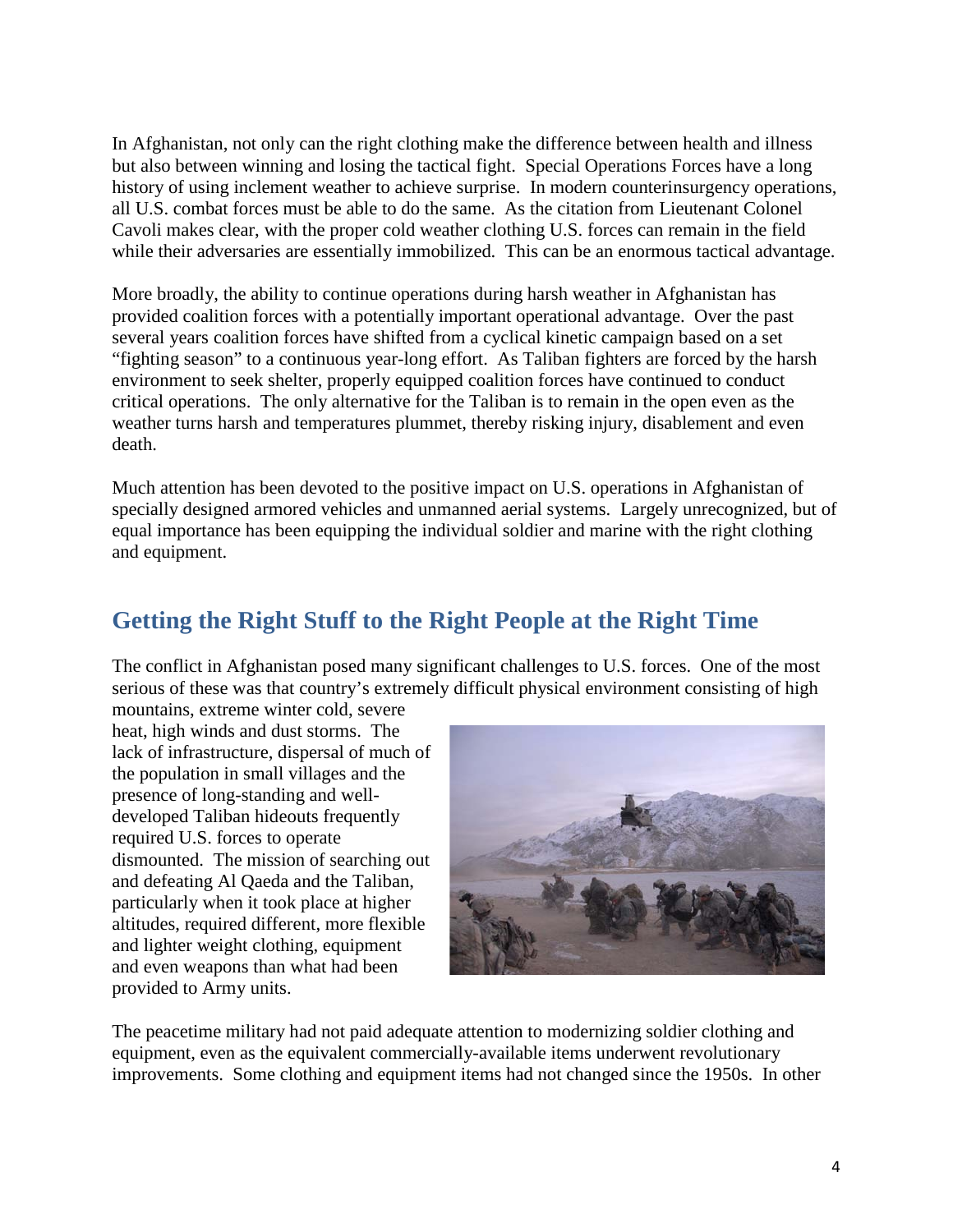instances, new items had been developed by the U.S. Army Natick Soldier Research, Development and Engineering (RD&E) Center but not acquired at the time the conflict began.

Almost from the moment that U.S. forces deployed to Afghanistan reports came back of equipment shortages and items that were not adequate to the environment. Initially, the Army was poorly postured to address these problems. Units, individual soldiers and even families resorted to buying commercially available items using personal funds. There were cases in which Special Operations Forces (SOF) in-country called back to commercial vendors of sports clothing in the United States to acquire appropriate cold weather clothing which then was shipped via commercial air carriers to Afghanistan.

Confronted by a torrent of criticisms regarding inadequate and insufficient equipment, then-Army Chief of Staff, General Peter Schoomaker responded swiftly by directing Program Executive Office (PEO) Soldier to address the urgent requirements for appropriate capabilities. PEO Soldier, in turn, created the Rapid Fielding Initiative (RFI) in 2002. Initially, the goal of the RFI was to streamline the process for distributing equipment to those units about to be deployed. It soon expanded to ensure that all soldiers—regular Army, Guard, and Reserve deploying were outfitted with the most advanced individual and unit equipment available, providing significant improvements to soldier combat effectiveness, survivability, and operational quality of life. Through the RFI system, PEO Soldier has equipped nearly 1.5 million deploying soldiers. $<sup>1</sup>$  $<sup>1</sup>$  $<sup>1</sup>$ </sup>

Over the past nine years, PEO Soldier has achieved an enviable record of success in rapidly fielding a wide variety of items including boots, helmets, body armor, laser rangers, individual weapons, night vision systems and clothing. Some of these items were commercial-off-the-shelf. Increasingly, the items provided through RFI were modified or improved versions of what had originally been commercial products. Responding to information from the field, particularly the views of the soldiers who must use the clothing and equipment, and rapid experimentation, the RFI develops modified or even new capabilities that can be introduced into the force. In a number of cases, items have gone through several iterations before an entirely satisfactory solution has been found.

## **ECWCS: A Case Study in Technological Revolution**

An example of how PEO Soldier successfully implemented its mission is the effort to supply the forces in Afghanistan with appropriate cold weather gear. The problem confronting PEO Soldier was the need to provide the warfighter not simply with an overcoat or gloves but a "system" of clothing that would support U.S. forces in the field, at their bases and in vehicles. This system had to accommodate weather and temperature changes. Somewhat ironically, it also had to prevent overheating and protect the wearer from the effects of perspiration. Given the diversity in height, weight and body type, any clothing system would have to be provided in multiple sizes.

<span id="page-4-0"></span><sup>1</sup> Program Executive Office Soldier, at https://peosoldier.army.mil/newpeo/AboutUs/RFI.asp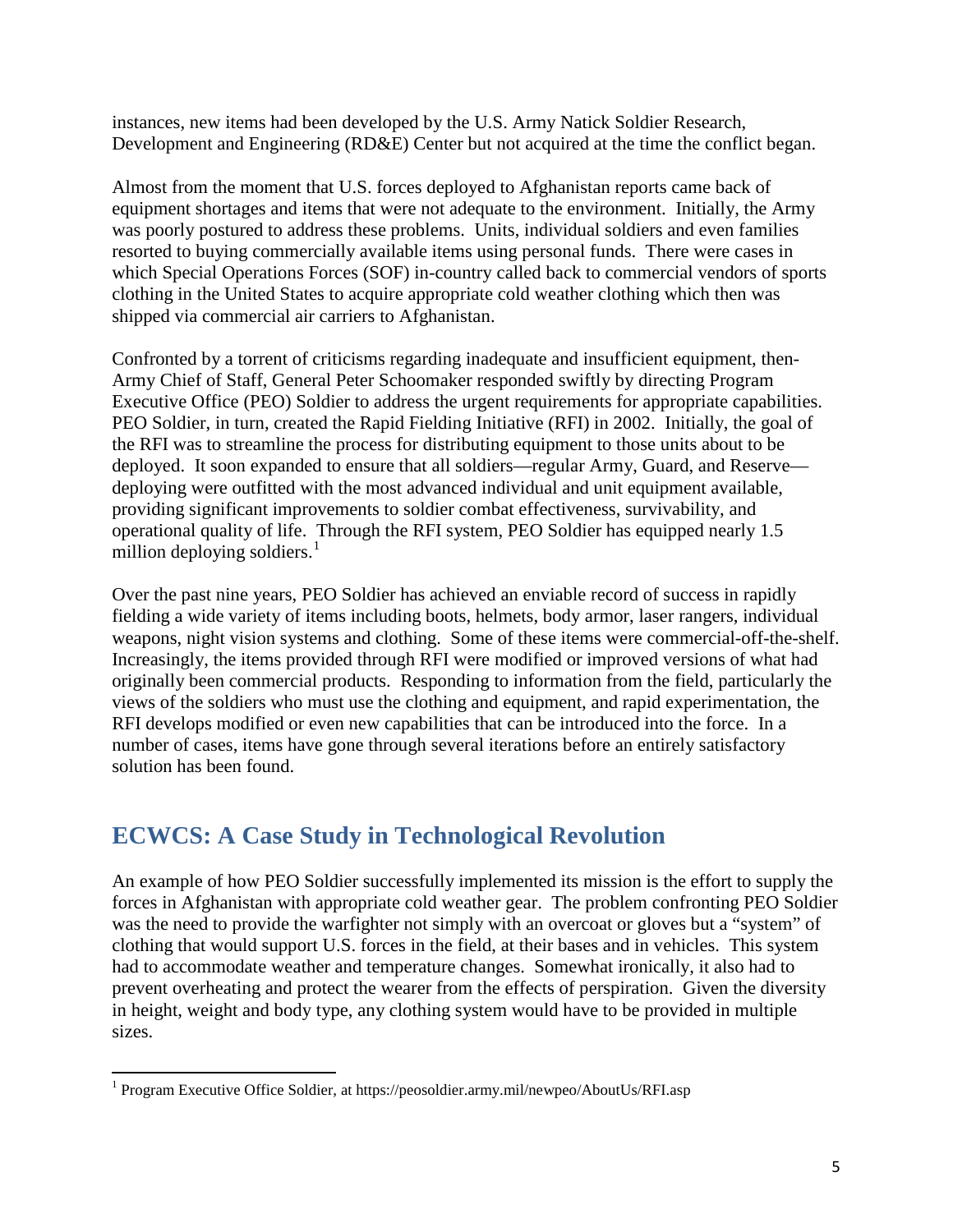The solution involved creating a revolutionary cold weather clothing system. Based on the work of the Natick Soldier RD&E Center, PEO Soldier introduced the third generation cold weather system called GEN III Extended Cold Weather Clothing System (ECWCS). The 12 components of the GEN III ECWCS include a lightweight undershirt and drawers, midweight shirt and drawers, fleece cold weather jacket, wind/ cold weather jacket, soft shell jacket and trousers, extreme cold/ wet weather jacket and trousers, and extreme cold weather parka and trousers.



Unlike GEN I and II, each of the 12 components of GEN III was designed to work as part of a system intended to exploit the effects of insulation, layering and ventilation. Soldiers were able to vary the number of layers worn to maintain comfort and improve their ability to perform specific missions. A soldier from the 10th Mountain Division which tested the GEN III during its 2006- 2007 rotation described the new system's benefits thusly, "It was a very good system because it gave us different layers to be able to change with the environment as opposed to just throwing on an overcoat regardless of how cold it was."<sup>[2](#page-5-0)</sup>

GEN III's design illustrates the importance of continuous technological innovation in the fields of soldier clothing and individual equipment. The system features seven new layers of insulation including three which employ Polartec fabrics. GEN III also incorporates design changes based on feedback from the field regarding the buildup of moisture on the body and the bulkiness of the GEN II system, and has improved moisture control features. GEN III is both lighter and less bulky than its predecessors while offering improved thermal protection. Additional features include Near Infrared Textile Technology to reduce vulnerability to night vision equipment and integration with the Modular Lightweight Load-carrying Equipment system and body armor.

#### **The Prime Contractor Model: A Revolution in Delivering Capability to the Warfighter**

Over the past decade, as the conflicts in Iraq and Afghanistan intensified, the military faced the problem of responding to urgent operational needs statements flooding back from the field. The Department of Defense (DoD) turned to the defense industry, employing unique contracting mechanisms that enabled prime contractors to bypass the slow and cumbersome acquisition system and rapidly design, integrate and produce dozens, hundreds and even tens of thousands of new systems, kits and capabilities.

<span id="page-5-0"></span><sup>&</sup>lt;sup>2</sup> Generation III Extended Cold Weather Clothing System (ECWCS), Fact Sheet, PEO Soldier, May 2009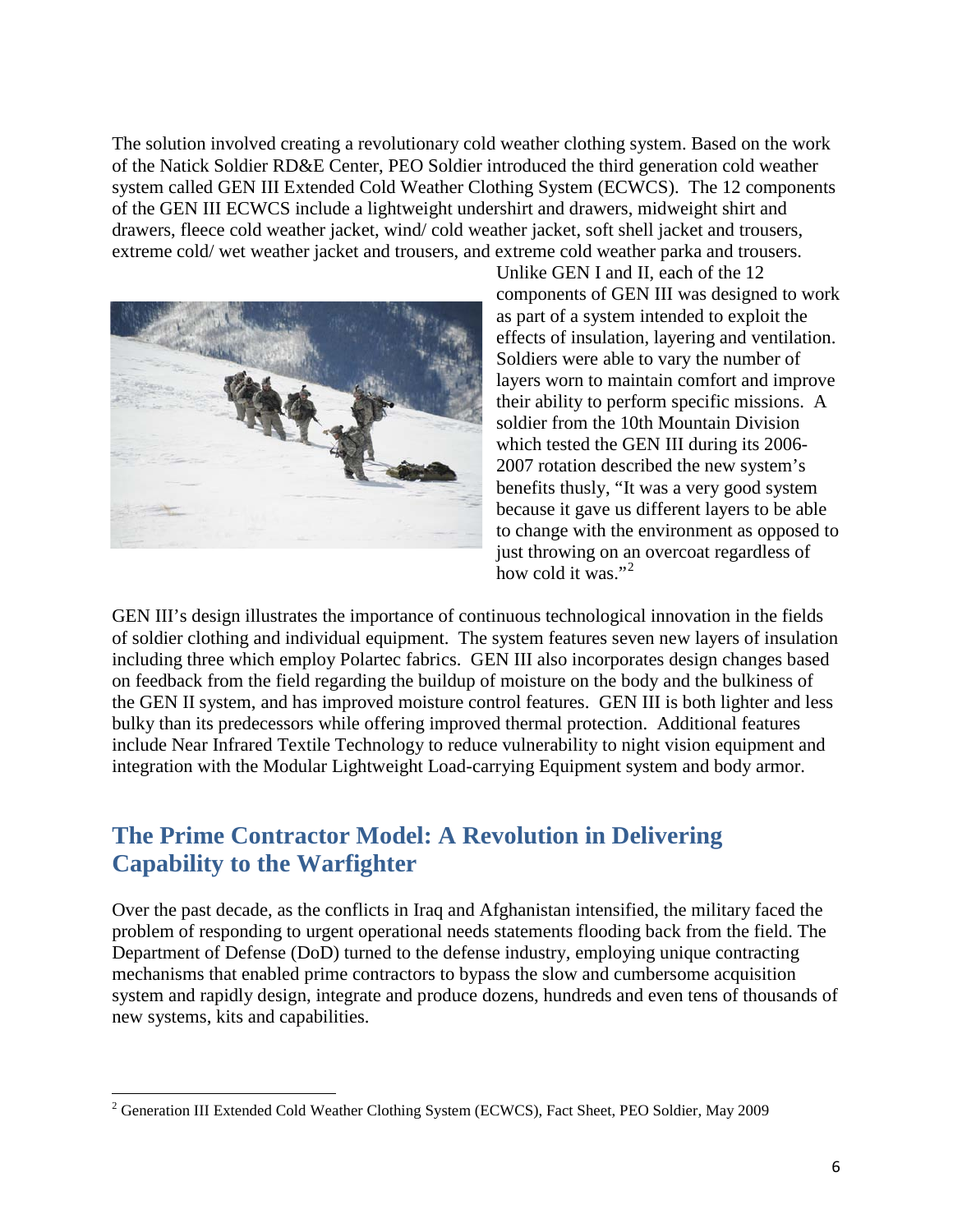One example of the innovative empowerment of prime contractors was in the Mine Resistant, Ambush Protected (MRAP) and MRAP-All Terrain Vehicle (M-ATV) programs. Then-Secretary of Defense Robert Gates declared the MRAP program to be DoD's "highest priority" and set a



goal of getting as many of these to the soldiers and marines as rapidly as possible. This task fell to five prime vendors, General Dynamics, BAE Systems, Navistar, Oshkosh and Force Protection. As well as designing, producing and testing the vehicles, the prime contractors had to create from scratch and then manage new supply chains involving as many as 62 Tier 2 vendors for 15 critical subassemblies and also support maintenance and repair. Ultimately, the program built more than 27,000 vehicles.

Another example is the MC-12 Liberty, a manned, aerial, real-time intelligence system. The aircraft are military versions of the Hawker Beechcraft Super King Air 350 and Super King 350ER. A fully operational system consists of a modified aircraft with sensors, a ground exploitation cell, line-of-sight and satellite communications datalinks, along with a voice communications suite. On July 1, 2008, the Secretary of Defense tasked the Air Force to acquire 37 MC-12 Liberty's; nine months later, the prime contractor, L-3 Communications, delivered the first aircraft in theater.

PEO Soldier faced the challenge of managing the procurement of hundreds of thousands of GEN III ECWCS clothing sets with 12 components in 15 different sizes, their integration into complete sets and the delivery of the quantities needed to units prior to their deployment. The customary acquisition process involved letting individual contracts for each item, or in some instances for the basic fabrics and materials to manufacture an item. All items were delivered to a government facility for integration prior to shipment to the receiving unit. Were new or even modified components to be included in the system or a new vendor included in the supply chain, new contracts would have to be created.

Following the example set by DoD in programs such as the MRAP and the MC-12 Liberty, PEO Soldier created the first prime contractor for soldier clothing. Instead of attempting to manage the array of commercial clothing fabric and component providers and the extensive supply chain supporting ECWCS, PEO Soldier created a competitive contract for a private sector company to procure GEN III ECWCS components, manage the supply chain and insure that the required number of complete kits was shipped in time to deploying units.

Why take the then unusual step of creating a prime contractor for the GEN III? PEO Soldier recognized that the acquisition of specialized clothing such as the GEN III system needed to consider the integration of all soldier equipment. This reflected the fact that soldier clothing was becoming a complex and technologically-sophisticated system. In addition, the dispersed and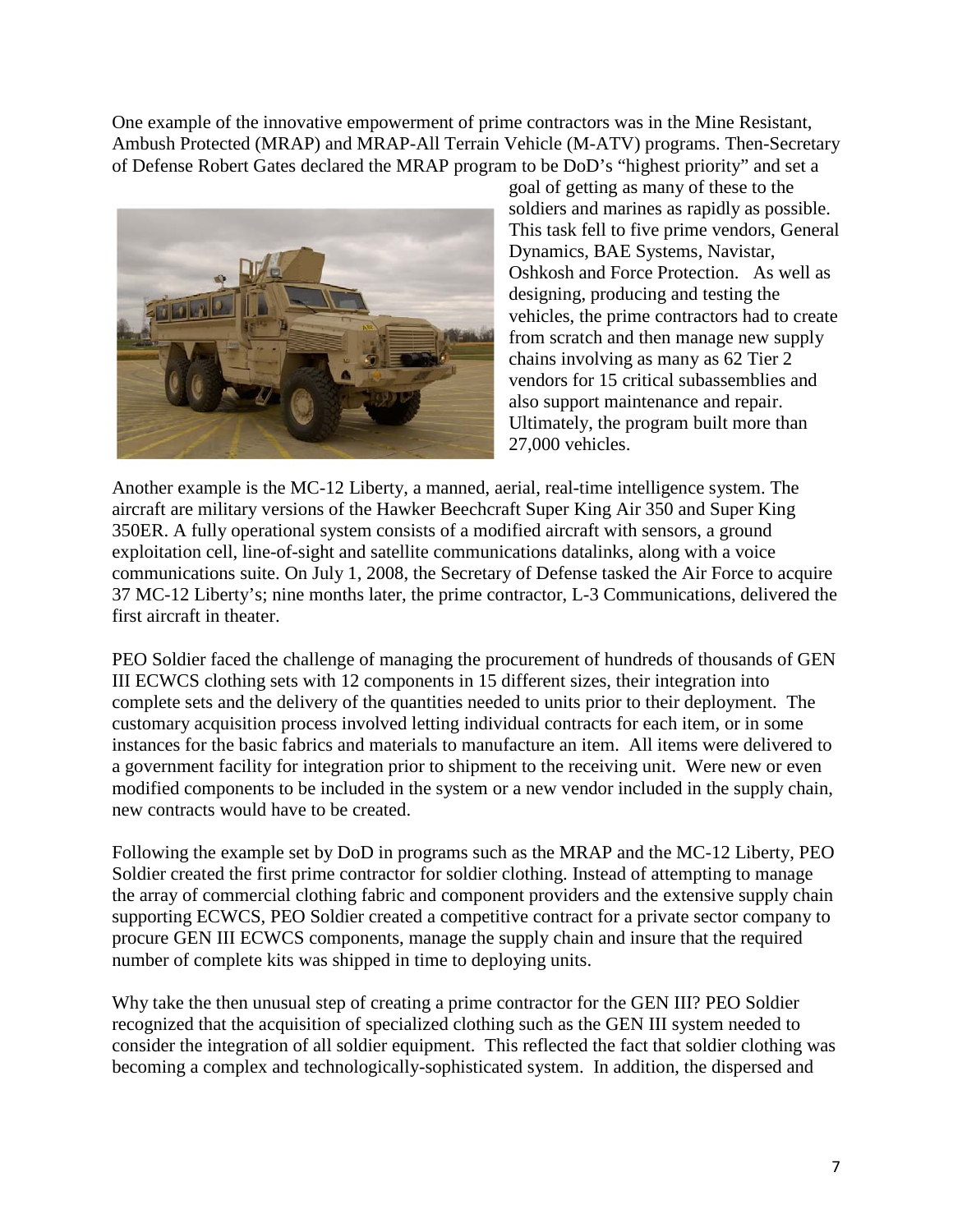diverse character of the U.S. commercial fabric and clothing industry made the traditional multicontract approach much more difficult for the government to oversee and manage.

A prime contractor can provide additional advantages compared to the traditional acquisition model.

- PEO Soldier only has to issue one contract and one set of delivery orders. The prime contractor completes the contract review process across an entire supply chain, consolidates any issues and insures the contract team's ability to execute orders and implement any changes across the full supply chain.
- Because the government has only a single contract, the acquisition process can be more responsive. As a result, changes can be made with respect to quantities, timing and even technical characteristics of the product faster on the commercial side and surges can be structured to meet operational tempo.
- The prime contractor can stabilize the flow of materials and parts and ensure timely delivery of products. The prime contractor not only does demand forecasting but also is able to sequence the work flow across the entire supply chain.
- The prime contractor can be responsible for consolidating individual components into full kits or systems and for ensuring their delivery. To accomplish this goal, the prime contractor manages and monitors the production flow at a very detailed level for each individual component in order to synchronize all layers and ensure a steady work flow.
- The prime contractor model saves money. By taking on management, oversight, inspection and certification functions, the prime contractor can eliminate the need for the government manpower required to write base contracts and modifications, as well as to manage a wide range of activities. The Army does not have to pay for warehousing and personnel to inventory components or assemble kits or subsystems.

The prime contractor demonstrated significant practical benefits in the Army's move to the Multicam pattern for Operation Enduring Freedom Camouflage Pattern (OCP) uniforms. In May 2011, the U.S. Army made the determination to adopt the Multicam and established a very aggressive fielding schedule, requiring the first 10,000 kits to be delivered in July. There was no time to let a contract or run a competition. To meet this accelerated schedule, the government turned to one of its prime contractors. Even before funds were available, the prime contractor issued purchase orders, worked in collaboration with the fabric suppliers to develop the new pattern on the existing fabrications and helped the government to expedite shade evaluations and approvals. Additionally, the prime contractor worked with the trim, fabric and end item suppliers to reduce lead time barriers, ramp up production and execute delivery of fully kitted 14-piece Multicam systems in a record three months. To date, the prime contractor has delivered over 205,000 OCP systems (containing over 2.87 million garments) on time.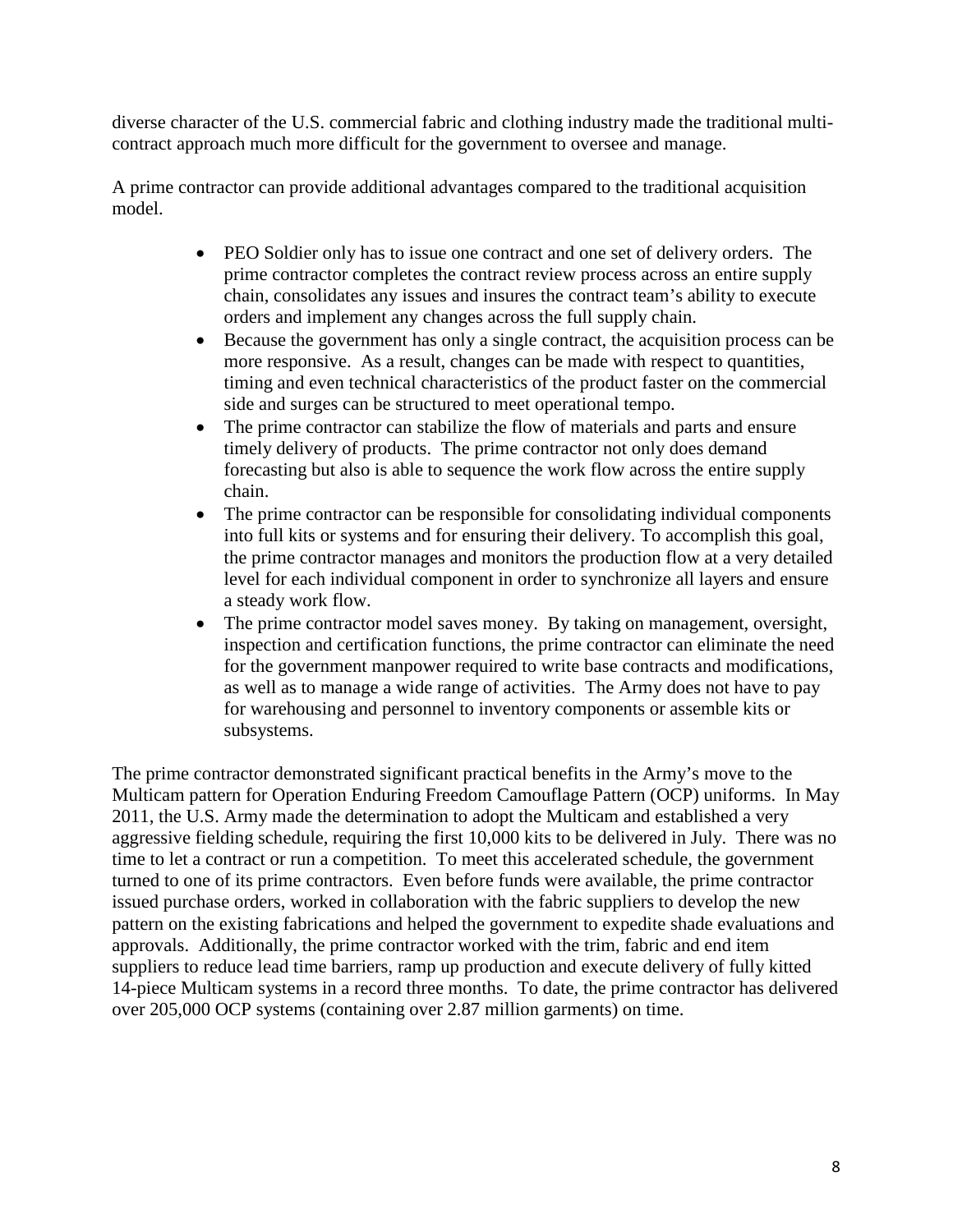### **Improving on Success: Expanding the Use of the Prime Contractor Model for Soldier Clothing and Individual Equipment**

The prime contractor model for the GEN III ECWCS program has been a success. Since the contract was awarded, the program has managed 15 garment manufacturers and 6 textile companies while shipping out millions of kits. Even as it was meeting the primary requirement to field sufficient kits to supply the entire Active Duty Army plus a large number of marines, the prime contractor was also working with PEO Soldier to modify and improve the overall quality and technological performance of the GEN III system.

The success of the GEN III effort encouraged PEO Soldier to attempt to replicate this contracting model to other programs. One of these was the Fire Resistant Environmental Ensemble (FREE). PEO Soldier wanted to provide soldiers operating helicopters and vehicles with a clothing system that met not only their need for protection against cold and wet weather but also the threat of fires. In many ways, the FREE system was similar in character and technological sophistication to GEN III. The head-to-toe, skin-to-outerwear ensemble has 17 parts and is provided in 15 sizes. The different parts of the ensemble can be worn in a variety of configurations, depending on need, the environment and the mission. The FREE ensemble is compatible with current-issue soldier protective equipment and comes in the same colors and camouflage patterns as ground soldier uniforms. According to a PEO Soldier source:



Soldiers are very pleased with the GEN III ECWCS. We're confident they'll be equally pleased with the FREE. Both use the latest in textile science to keep Soldiers comfortable, dry, warm and safe in the worst weather conditions. Also, with both ECWCS and FREE, each piece of the ensemble fits and functions either alone or together as a system, providing the Soldier as many options as possible.<sup>[3](#page-8-0)</sup>

PEO Soldier chose to procure FREE using the same successful approach it had adopted for the GEN III ECWCS. A single prime contractor was chosen to manage FREE in a similar manner to that done for GEN III.

Going beyond soldier clothing, PEO Soldier also applied the same model as GEN III and FREE to the management of the Modular Sleep System (MSS). As in the cases of GEN III and FREE, the goals were to capitalize on the unique capabilities and management flexibility of a private sector prime contractor. The rationale for using the prime contractor approach was explained by the former commander of PEO Soldier, General Peter Fuller:

<span id="page-8-0"></span><sup>&</sup>lt;sup>3</sup> "Army Prepares to Field Fire Resistant Ensemble," at http://peoSoldier.armylive.dodlive.mil/2010/02/17/armyprepares-to-field-fire-resistant-ensemble/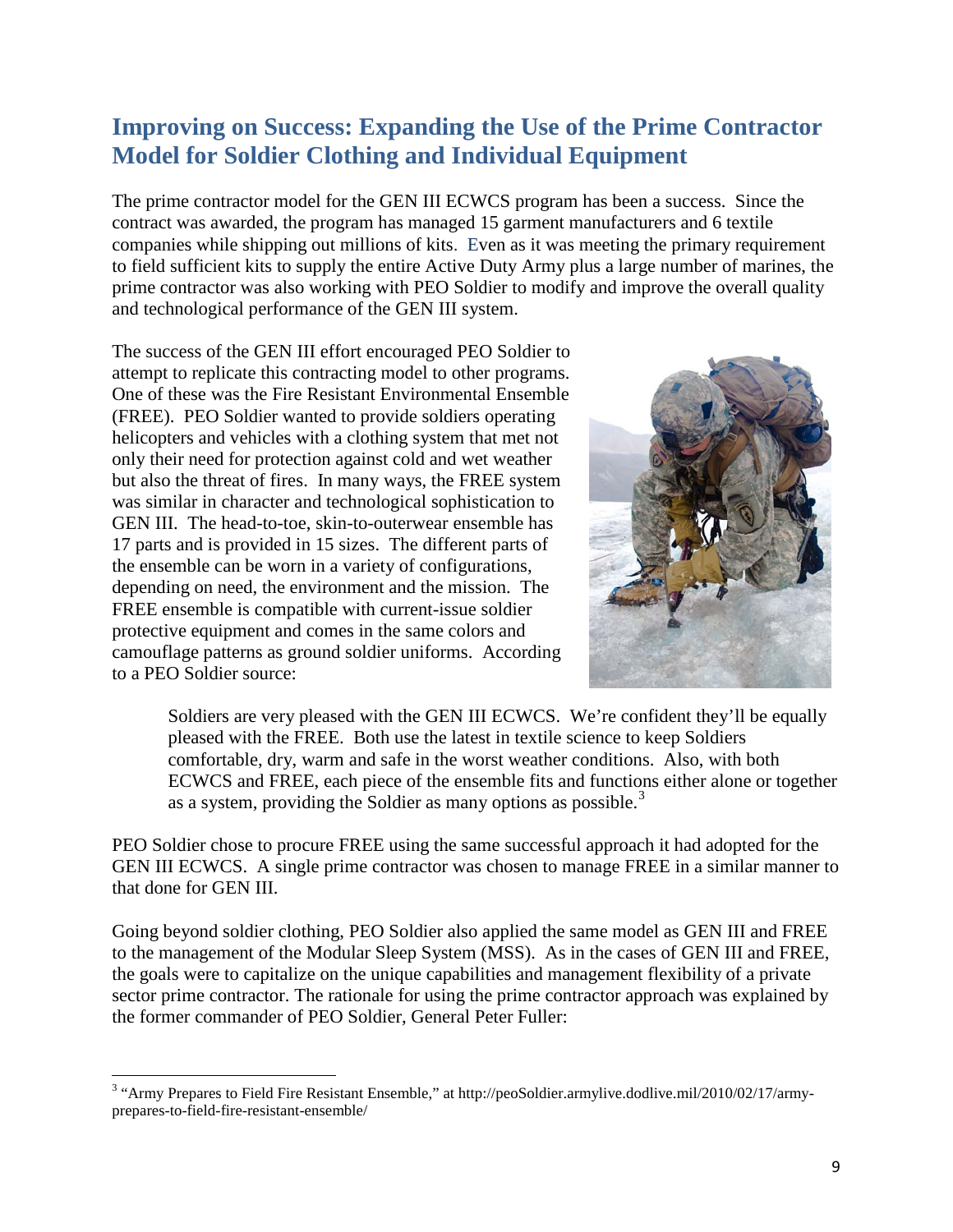[The new] Modular Sleep System is a complete sleep set. It is not just that it is warmer, it is less bulky, it is more compact and it is easier to carry. We are also seeing that improved mountaineering equipment is needed in Afghanistan. We don't want to reinvent the wheel here. Instead, we went to the vendors that supply professional mountaineers. Why should we design something when there is already a lot of great capability out there?<sup>[4](#page-9-0)</sup>

#### **Conclusions**

With U.S. forces about to leave Iraq and beginning their withdrawal from Afghanistan, the question facing the Army and, more broadly, the Department of Defense is how to ensure that the innovations created over the past decade are not lost. This is particularly significant with respect to the future of soldier clothing and equipment. The current plan is to transition sustainment of soldier clothing, including ECWCS and FREE, to the Defense Logistics Agency. Such a move might make sense were it not for the potential of an ongoing technological revolution in soldier clothing. PEO Soldier has identified a number of future initiatives. These include the exploitation of new synthetics and treatments for materials, less bulky and lighterweight designs and new camouflage patterns. For example, consideration is being given to a GEN IV ECWCS that will incorporate fire resistance, reduced bulk, greater moisture management and improved durability.

The Army and PEO Soldier should go with success, contracting with the private sector for the ECWCS and possibly FREE. Even if the military is only procuring smaller quantities of clothing keeping a prime contractor would ensure a basic supply chain for advanced textiles and clothing items. It would allow for continuation of direct vendor deliveries, thereby saving money on warehousing, management personnel and transportation costs. Maintaining the approach started



under the Rapid Fielding Initiative would also enable ongoing improvement of parts. A new contract should add a technical or research and development component or requirement to the solicitation that includes a mandatory demonstration of the ability to improve the system over time. There needs to be a provision for other government entities like the Defense Logistics Agency to purchase piecemeal or sub kits and to add new items to the contract.

<span id="page-9-0"></span><sup>&</sup>lt;sup>4</sup> "The PEO Soldier organization combines the latest technologies, in the largest volumes with smart thinking to equip the US Army Soldier," at http://www.Soldiermod.com/volume-5/peo.html